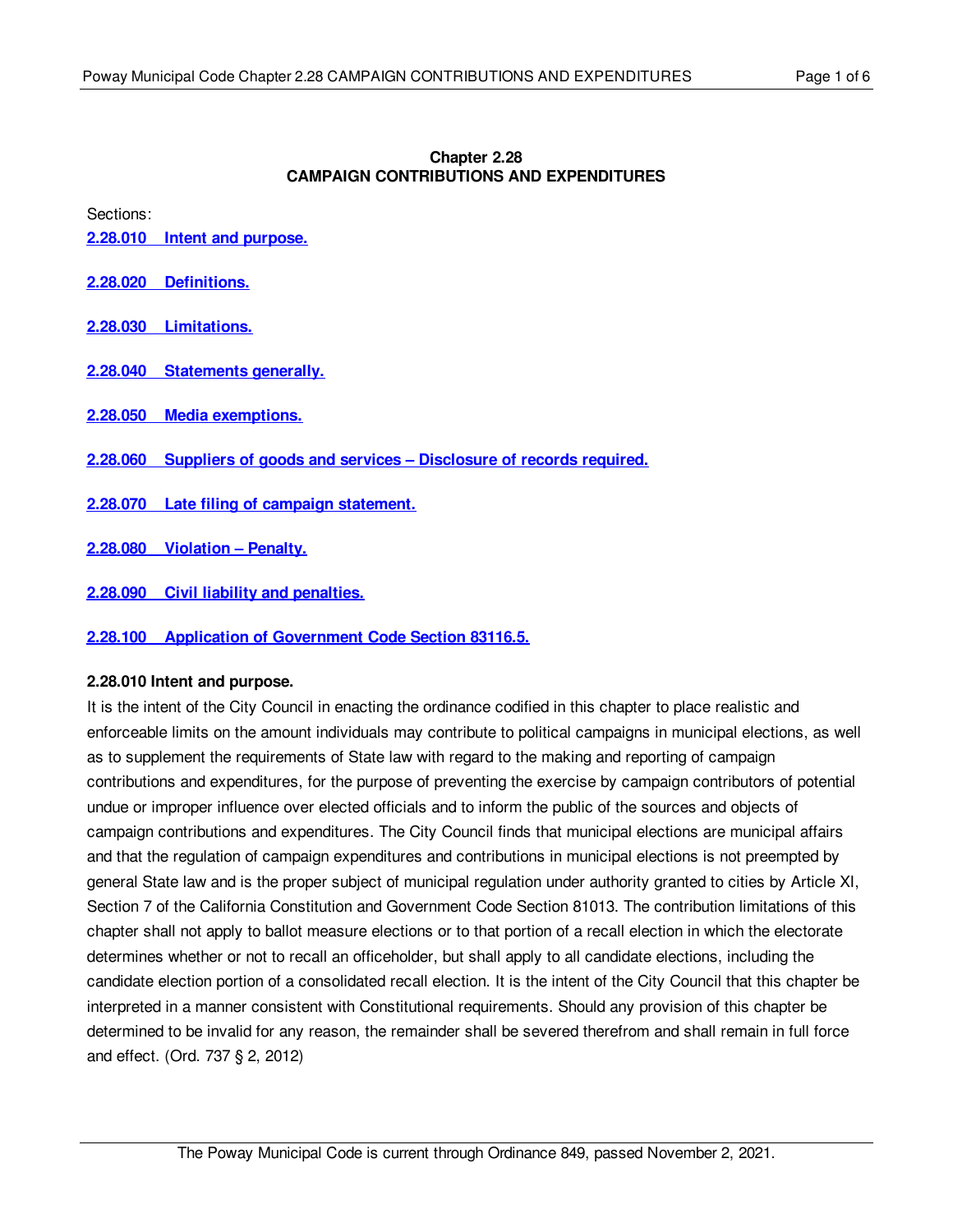# <span id="page-1-0"></span>**2.28.020 Definitions.**

For the purposes of this chapter, the words and phrases used herein shall have the meanings respectively ascribed to them by the Political Reform Act of 1974, as amended, Government Code Sections 82000 et seq., except as follows:

A. "Charitable organization" shall mean any bona fide charitable, educational, civic, religious, or similar tax exempt nonprofit organization.

B. "Committee" shall have the meaning set forth in Government Code Section 82013 as amended from time to time, except that all dollar limits set forth therein shall be "\$250.00 or more."

C. "Contribution" shall have the meaning set forth in Government Code Section 82015, as amended from time to time, except that the exclusion set forth therein for costs of a meeting or fund-raising event in the home or office of the occupant shall be limited to costs of "\$250.00 or less."

D. "Election" means any City general, special, initiative, referendum or recall election.

E. "Entity" means any corporation, company, association, or other organization other than an individual or a political party.

F. "Independent committee" means any committee which receives contributions or makes expenditures for the purpose of influencing or attempting to influence a City election which is neither controlled by a candidate nor coordinates its expenditures with the expenditures of a candidate or a committee controlled by a candidate.

G. "Individual" means a sole human being.

H. "Political party" means any organization qualified to participate in any primary election in the State of California as set forth in California Elections Code Section 5100, or such law as may replace Section 5100. (Ord. 834 § 5, 2019; Ord. 737 § 2, 2012)

# <span id="page-1-1"></span>**2.28.030 Limitations.**

A. Contributions Generally.

1. Except as expressly provided in this section, no individual or political party (including any controlled committee or independent committee) shall make, nor shall any person solicit or accept, any contribution in aid of and/or in opposition to the nomination or election of a candidate which will cause the total amount contributed to (a) the candidate and any controlled committee of such candidate, or to (b) any independent committee, by such person in a single election to exceed \$250.00.

2. The prohibition of subsection (A)(1) of this section shall not apply to any independent committee which receives contributions to be expended in the elections of more than one city.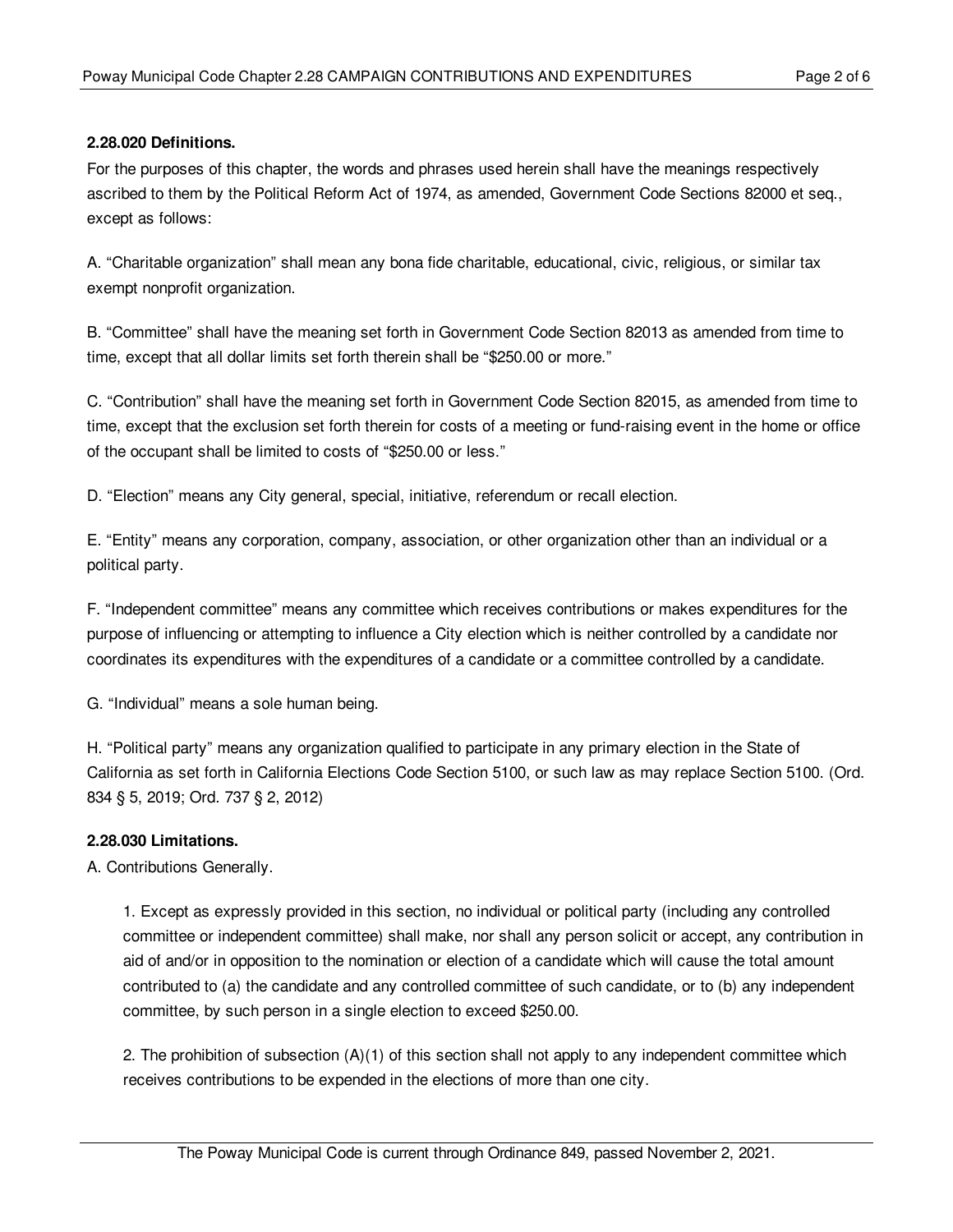3. The \$250.00 limitation of subsection (A)(1) of this section is not a limitation upon expenditures and shall not limit the expenditures by any candidate or any committee.

4. Spouses are two separate individuals for purposes of the contribution limitation of subsection (A)(1) of this section.

5. a. Joint funding of campaign expenditures by two or more committees shall not be deemed a contribution by any such committee to any candidate; provided, that each such committee contributes equal amounts to each such expenditure.

b. Any such joint expenditure shall cause any theretofore independent committee participating therein to be deemed a controlled committee of any and all candidates for whose benefit such joint expenditure is made.

c. Any independent committee which becomes a controlled committee by reason of subsection (A)(5)(b) of this section shall be deemed a controlled committee for purposes of the \$250.00 limitation on contributions to the committee, effective retroactive to the date upon which the first contribution to such committee was received by such committee.

6. The \$250.00 limitation of subsection (A)(1) of this section shall not apply to a candidate in aid of himself or herself, or to any committee which makes expenditures solely for the purpose of advocating the adoption or defeat of a ballot measure or to any committee advocating or opposing the recall of an officeholder. Said limitation shall apply to the candidate election portion of a recall.

7. Subject to subsections  $(A)(5)(b)$  and (c) of this section, the \$250.00 limitation of subsection  $(A)(1)$  of this section shall not apply to any independent committee composed solely of:

a. One individual; or

b. One other person organized principally for a purpose other than participating in or influencing an election or elections.

8. No person shall make a contribution anonymously or under an assumed name. No person shall make a contribution on behalf of another person, whether as agent, intermediary, or otherwise.

9. Contributions are not permitted to be retained by a candidate or any committee when received from anonymous sources or from persons who do not consent to having their name made known. Any such contributions shall be refunded to the donor (if known) or (if unknown) shall be turned over to the City Clerk and deposited to the City's treasury, in any event within 72 hours of receipt.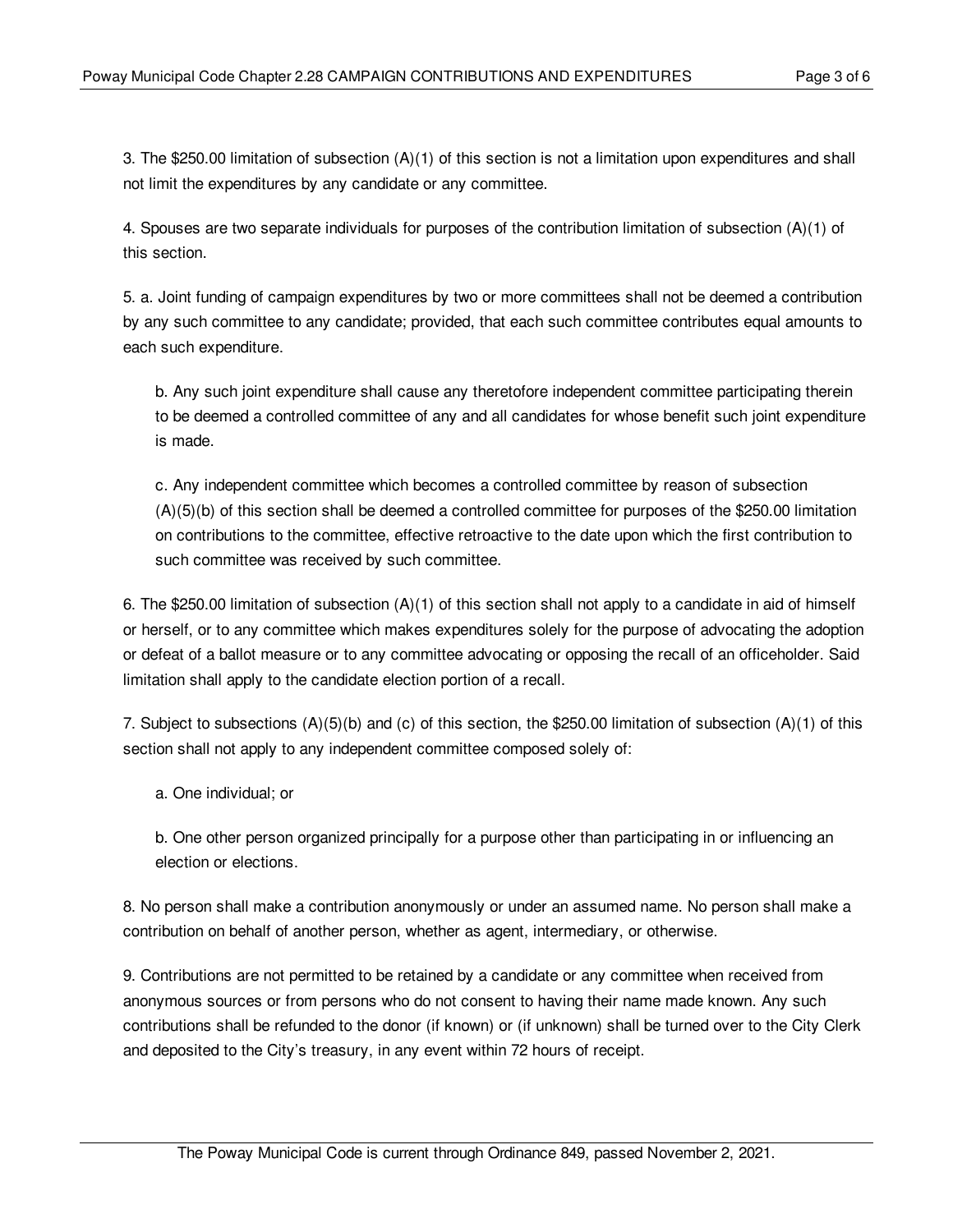10. No committee shall make any expenditures to influence or attempt to influence the voters in a City election if such committee has not complied with the contribution limitations imposed by this chapter upon such committees' receipt of funds.

#### B. Prohibited Activities.

1. No person or entity, other than an individual or political party, shall make a contribution to any candidate or committee; provided, however, that this section shall not apply to contributions made to a committee which is organized solely for the purpose of supporting or opposing the qualification for the ballot or adoption of one or more City measures.

2. No officer, employee, agent or attorney or other representative of a person covered by this subsection shall aid, abet, advise, or participate in a violation of this section.

3. No person shall knowingly accept a payment or contribution made in a violation of this section.

4. If a committee treasurer is offered a contribution which would be in excess of the limitation, the treasurer must refuse the contribution. If, however, a contribution is deposited into the campaign trust account which is in violation of this section, the treasurer shall report in writing within five days of learning of the illegal nature of the contribution to the City Clerk the facts surrounding such contribution. Any such contribution so deposited shall be paid promptly, from available campaign funds, if any, to the City, and shall be deposited in the general fund of the City. (Ord. 834 § 5, 2019; Ord. 737 § 2, 2012)

#### <span id="page-3-0"></span>**2.28.040 Statements generally.**

Subject to Government Code Section 81009.5, each candidate and each committee, including all independent committees, shall file as a public record with the City Clerk campaign statements showing the amounts of contributions received and expenditures made with respect to such election at the time required by the Political Reform Act of 1974, as amended. (Ord. 834 §§ 7, 8, 2019; Ord. 737 § 2, 2012. Formerly 2.28.060)

#### <span id="page-3-1"></span>**2.28.050 Media exemptions.**

The provisions of this chapter shall not apply to any publication or broadcast or to any news story, commentary or editorial distributed through the facilities of a broadcasting station or bona fide newspaper, magazine or other periodical publication. A news story, commentary or editorial is not considered to be distributed through a bona fide newspaper, magazine, or other periodical publication if:

A. Such publication is primarily for distribution to individuals affiliated by membership or stock ownership with the person (other than an individual) distributing it or causing it to be distributed; or

B. Such publication is not primarily for purchase by the public at newsstands or paid by subscription; or

C. The news story, commentary or editorial is distributed by a person (other than an individual) who devotes a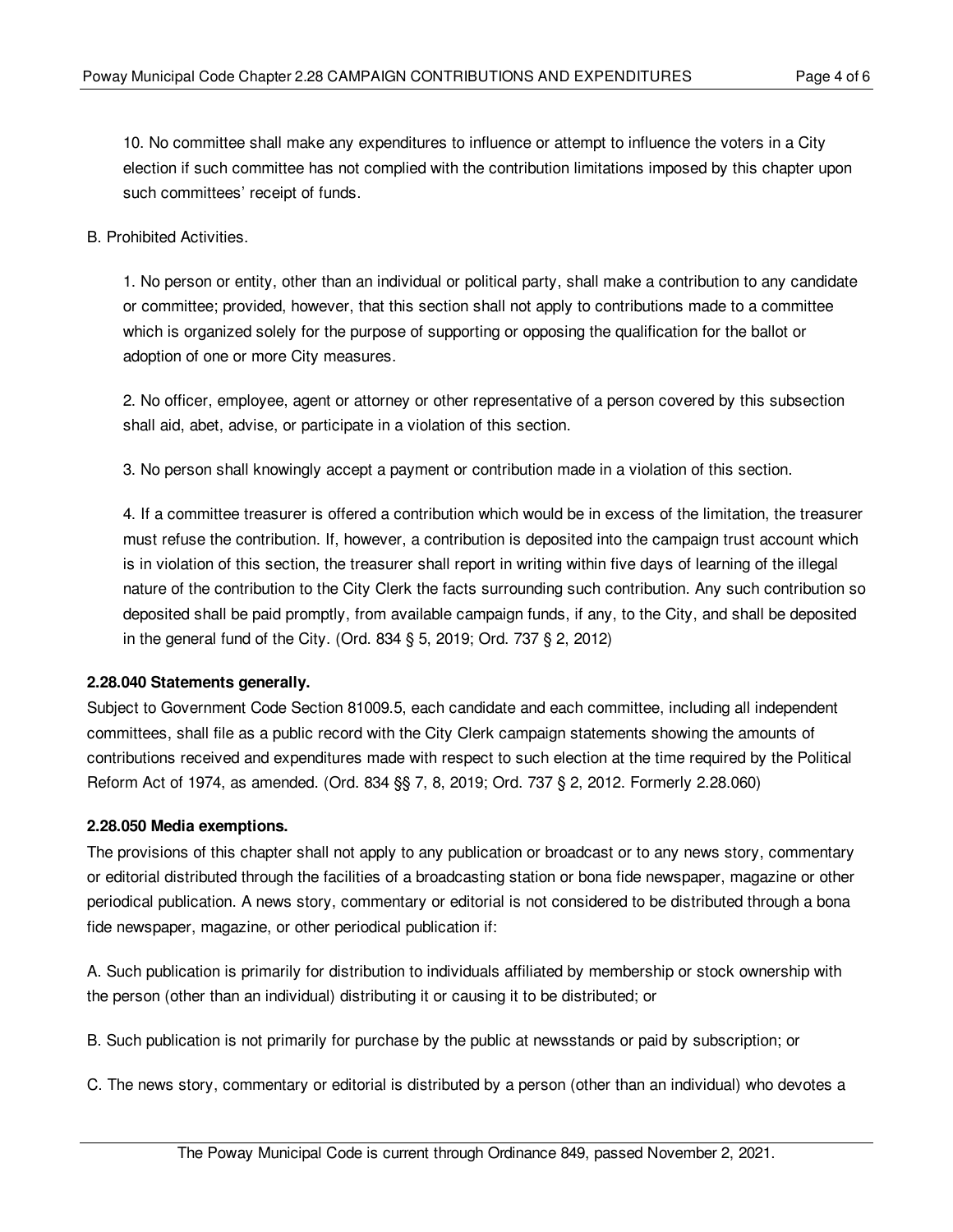substantial part of his activities to attempting to influence the outcome of City elections, or to influence public opinion with respect to matters of City policy or concern. (Ord. 834 § 7, 2019; Ord. 737 § 2, 2012. Formerly 2.28.080)

### <span id="page-4-0"></span>**2.28.060 Suppliers of goods and services – Disclosure of records required.**

No person who supplies goods or services, or both goods and services, to a candidate or committee for use in connection with the campaign of the candidate or for or against a measure shall refuse to divulge or disclose to the enforcement authority the record of any expenditures made by the candidate or committee in payment for such goods or services, or both. (Ord. 834 § 7, 2019; Ord. 737 § 2, 2012. Formerly 2.28.090)

### <span id="page-4-1"></span>**2.28.070 Late filing of campaign statement.**

A. If any person files a campaign statement after any deadline imposed by this chapter, he or she shall, in addition to any other penalties or remedies established in this chapter, be liable to the City Clerk in the amount of \$10.00 per day after the deadline until the statement is filed, as set forth in California Government Code Section 91013, as may be amended from time to time.

B. The City Clerk shall deposit any funds received under this section into the general fund of the City to defray the cost of municipal elections. (Ord. 834 §§ 7, 9, 2019; Ord. 737 § 2, 2012. Formerly 2.28.100)

### <span id="page-4-2"></span>**2.28.080 Violation – Penalty.**

A. Any knowing or wilful violation of any provision of this chapter may be prosecuted, either as an infraction or as a misdemeanor, at the discretion of the prosecutor. The maximum fine which may be imposed for each misdemeanor conviction shall be \$1,000. The chairperson and treasurer of any committee shall be both criminally and civilly responsible for any violation of this chapter by the committee. In addition, the candidate shall be both criminally and civilly responsible for any violation of this chapter by the committee. In addition, the candidate shall be both criminally and civilly responsible for any violation by a committee controlled by the candidate.

B. If a candidate is convicted of a wilful violation of PMC [2.28.030,](#page-1-1) the election to office of such candidate shall be void and such office shall immediately become vacant. In such event the vacancy shall be filled in accordance with the procedures as set forth in the Government Code. (Ord. 834 § 7, 2019; Ord. 737 § 2, 2012. Formerly 2.28.120)

# <span id="page-4-3"></span>**2.28.090 Civil liability and penalties.**

A. Any person who violates any provision of this chapter shall be liable in a civil action brought by the City for an amount up to \$1,000. In addition thereto, such person shall be liable for the reasonable attorney's fees and costs incurred by the City in any civil proceeding filed to enforce the provisions hereof.

B. Enforcement of this chapter through civil action may be filed as an alternative to criminal enforcement pursuant to PMC [2.28.080](#page-4-2). Civil enforcement shall not require that the violation be knowing or willful. All